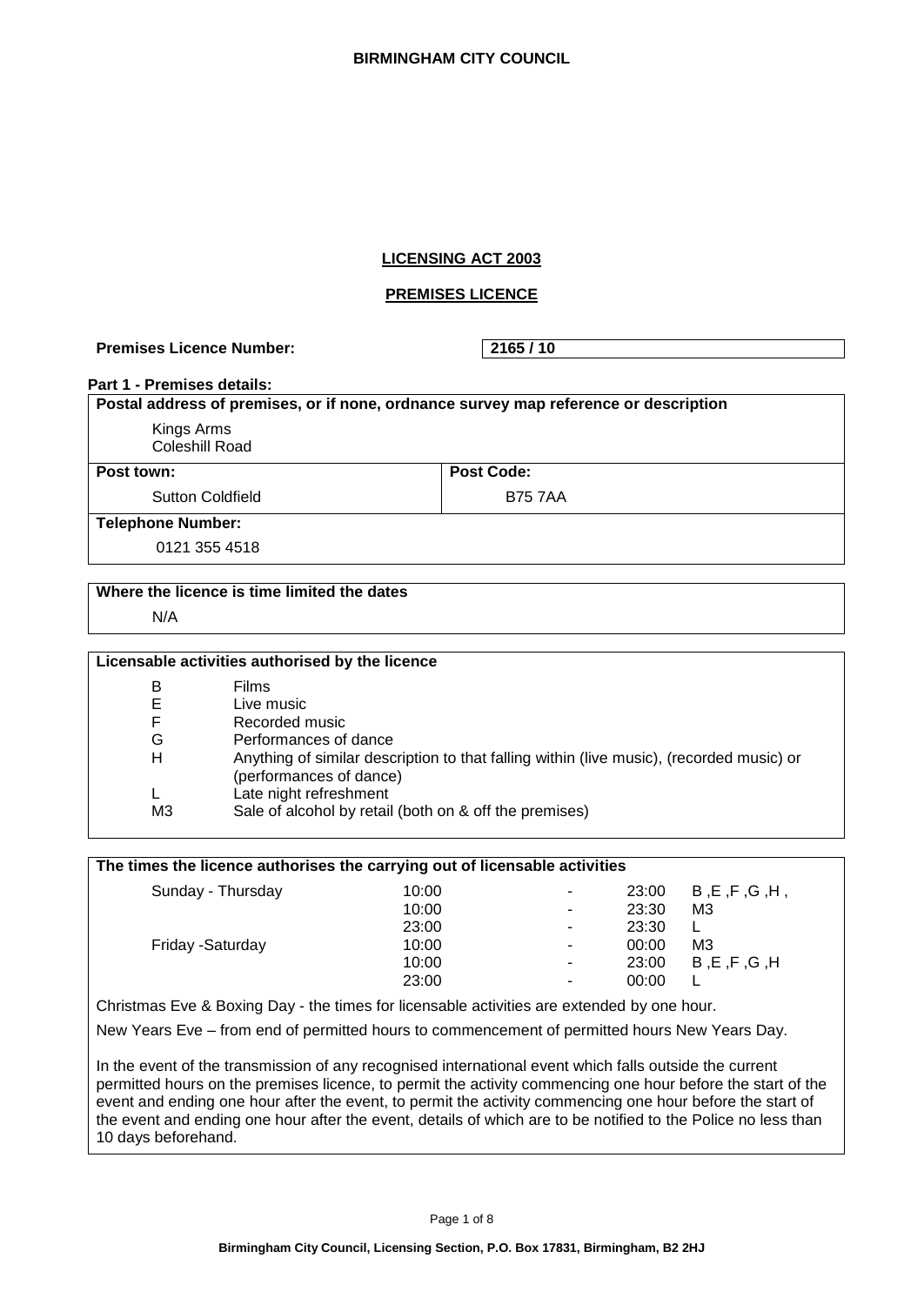| The opening hours of the premises                                                                     |        |        |       |
|-------------------------------------------------------------------------------------------------------|--------|--------|-------|
| Sunday - Thursday                                                                                     | 10:00  | $\sim$ | 00:00 |
| Friday - Saturday                                                                                     | 10:00. | $\sim$ | 00:30 |
| NB: Opening hours may be extended to reflect any such extension of the permitted times for licensable |        |        |       |
| activities as are detailed above.                                                                     |        |        |       |

## **Where the licence authorises supplies of alcohol whether these are on and/or off supplies**

On and Off Supplies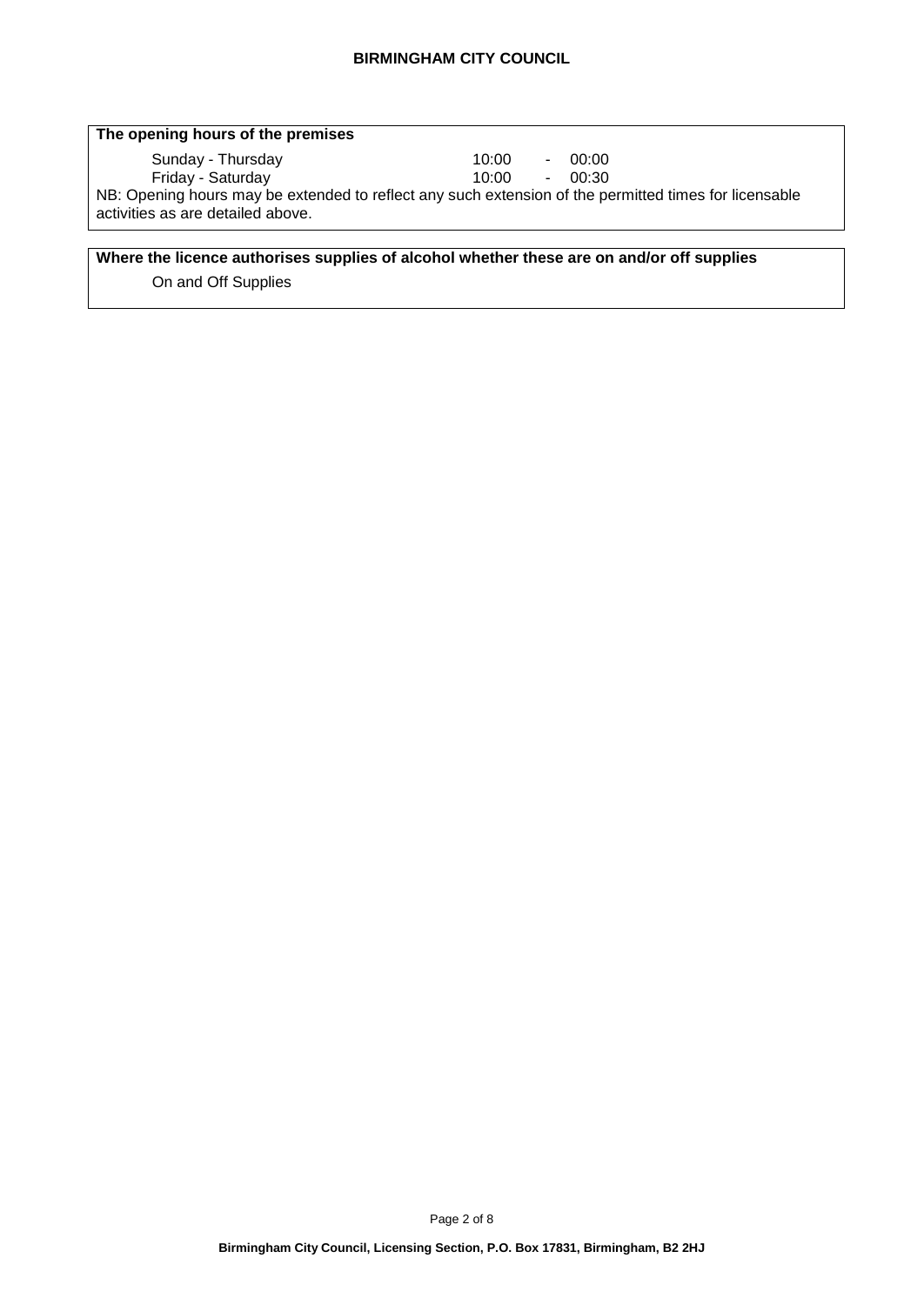# **Part 2**

| Name, (registered) address, telephone number and email (where relevant) of holder of premises<br>licence |                   |  |
|----------------------------------------------------------------------------------------------------------|-------------------|--|
| Post town:                                                                                               | <b>Post Code:</b> |  |
|                                                                                                          |                   |  |
| <b>Telephone Number:</b>                                                                                 |                   |  |
| Not Specified                                                                                            |                   |  |
| <b>Email</b>                                                                                             |                   |  |
| N/A                                                                                                      |                   |  |

**Registered number of holder for example company number or charity number (where applicable)**

| Name, address, telephone number of designated premises supervisor where the premises licence<br>authorises for the supply of alcohol |                   |  |
|--------------------------------------------------------------------------------------------------------------------------------------|-------------------|--|
| Post town:                                                                                                                           | <b>Post Code:</b> |  |
| <b>Telephone Number:</b>                                                                                                             |                   |  |
| Not Specified                                                                                                                        |                   |  |

| Personal licence number and issuing authority of personal licence held by designated premises<br>supervisor where the premises licence authorises for the supply of alcohol |                          |  |
|-----------------------------------------------------------------------------------------------------------------------------------------------------------------------------|--------------------------|--|
| <b>Licence Number</b>                                                                                                                                                       | <b>Issuing Authority</b> |  |

Dated *18/12/2018*

S.A. Janev.

SHAID YASSER Senior Licensing Officer For Director of Regulation and Enforcement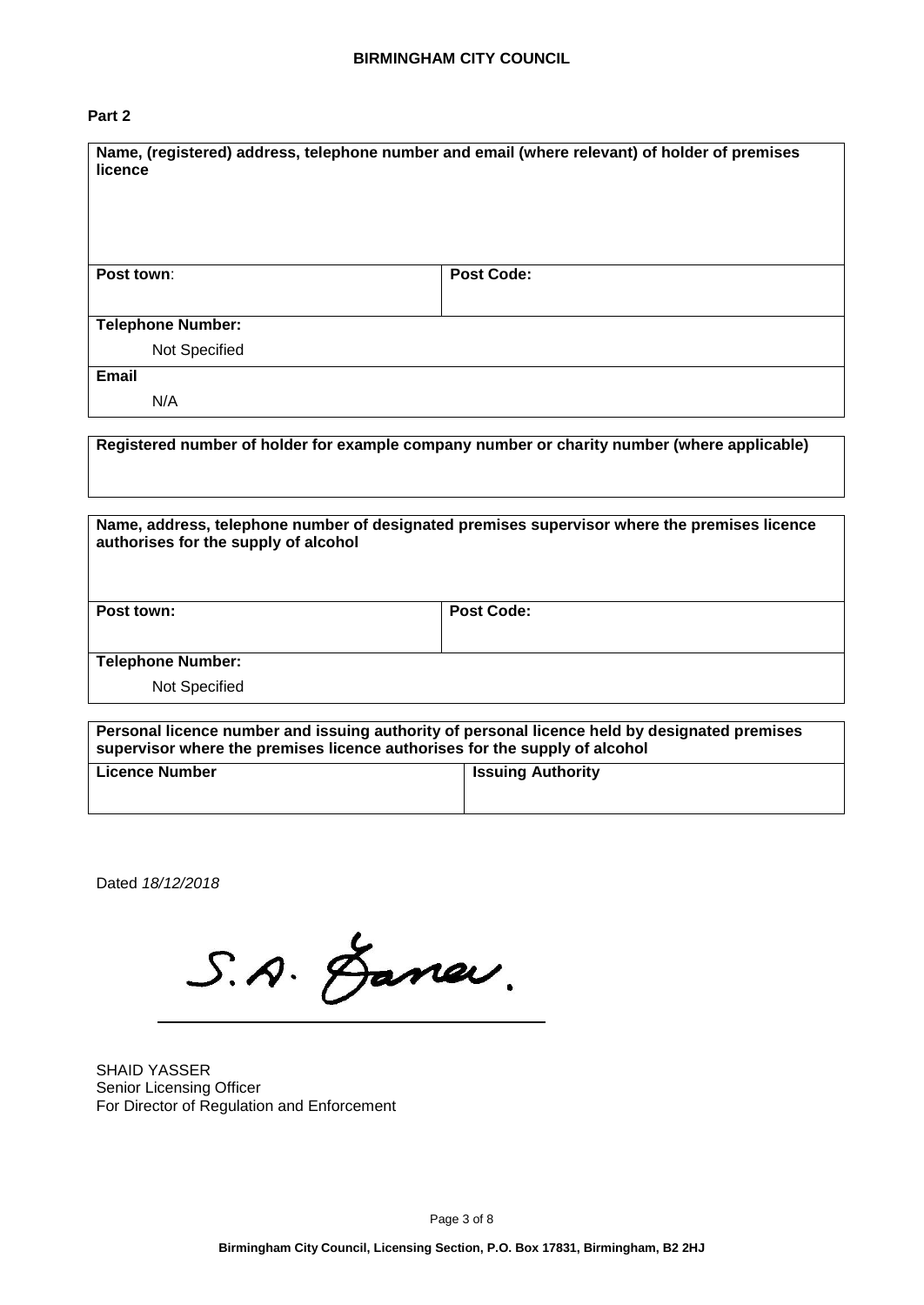#### **Annex 1 – Mandatory Conditions**

No supply of alcohol may be made under the premises licence (a) at a time when there is no designated premises supervisor in respect of the premises licence, or (b) at a time when the designated premises supervisor does not hold a personal licence or his personal licence is suspended.

Every retail sale or supply of alcohol made under this licence must be made or authorised by a person who holds a personal licence.

The responsible person must ensure that staff on relevant premises do not carry out, arrange or participate in any irresponsible promotions in relation to the premises. In this paragraph, an irresponsible promotion means any one or more of the following activities, or substantially similar activities, carried on for the purpose of encouraging the sale or supply of alcohol for consumption on the premises— (a) games or other activities which require or encourage, or are designed to require or encourage, individuals to — (i) drink a quantity of alcohol within a time limit (other than to drink alcohol sold or supplied on the premises before the cessation of the period in which the responsible person is authorised to sell or supply alcohol), or (ii) drink as much alcohol as possible (whether within a time limit or otherwise); (b) provision of unlimited or unspecified quantities of alcohol free or for a fixed or discounted fee to the public or to a group defined by a particular characteristic in a manner which carries a significant risk of undermining a licensing objective; (c) provision of free or discounted alcohol or any other thing as a prize to encourage or reward the purchase and consumption of alcohol over a period of 24 hours or less in a manner which carries a significant risk of undermining a licensing objective; (d) selling or supplying alcohol in association with promotional posters or flyers on, or in the vicinity of, the premises which can reasonably be considered to condone, encourage or glamorise anti-social behaviour or to refer to the effects of drunkenness in any favourable manner; (e) dispensing alcohol directly by one person into the mouth of another (other than where that other person is unable to drink without assistance by reason of disability).

The responsible person must ensure that free potable water is provided on request to customers where it is reasonably available.

The premises licence holder or club premises certificate holder must ensure that an age verification policy is adopted in respect of the premises in relation to the sale or supply of alcohol. The designated premises supervisor in relation to the premises licence must ensure that the supply of alcohol at the premises is carried on in accordance with the age verification policy. The policy must require individuals who appear to the responsible person to be under 18 years of age (or such older age as may be specified in the policy) to produce on request, before being served alcohol, identification bearing their photograph, date of birth and either— (a) a holographic mark, or (b) an ultraviolet feature.

The responsible person must ensure that— (a) where any of the following alcoholic drinks is sold or supplied for consumption on the premises (other than alcoholic drinks sold or supplied having been made up in advance ready for sale or supply in a securely closed container) it is available to customers in the following measures— (i) beer or cider: ½ pint; (ii) gin, rum, vodka or whisky: 25 ml or 35 ml; and (iii) still wine in a glass: 125 ml; (b) these measures are displayed in a menu, price list or other printed material which is available to customers on the premises; and (c) where a customer does not in relation to a sale of alcohol specify the quantity of alcohol to be sold, the customer is made aware that these measures are available."

(1) A relevant person shall ensure that no alcohol is sold or supplied for consumption on or off the premises for a price which is less than the permitted price. (2) In this condition: – (a) "permitted price" is the price found by applying the formula  $P = D + (D \times V)$ , where– (i) P is the permitted price, (ii) D is the amount of duty chargeable in relation to the alcohol as if the duty were charged on the date of the sale or supply of the alcohol, and (iii) V is the rate of value added tax chargeable in relation to the alcohol as if the value added tax were charged on the date of the sale or supply of the alcohol; (b) "duty" is to be construed in accordance with the Alcoholic Liquor Duties Act 1979; (c) "relevant person" means, in relation to premises in respect of which there is in force a premises licence— (i) the holder of the premises licence, (ii) the designated premises supervisor (if any) in respect of such a licence, or (iii) the personal licence holder who makes or authorises a supply of alcohol under such a licence; (d) "relevant person" means, in relation to premises in respect of which there is in force a club premises certificate, any member or officer of the club present on the premises in a capacity which enables the member or officer to prevent the supply in question; and (e) "value added tax" means value added tax charged in accordance with the Value Added Tax Act 1994. (3) Where

Page 4 of 8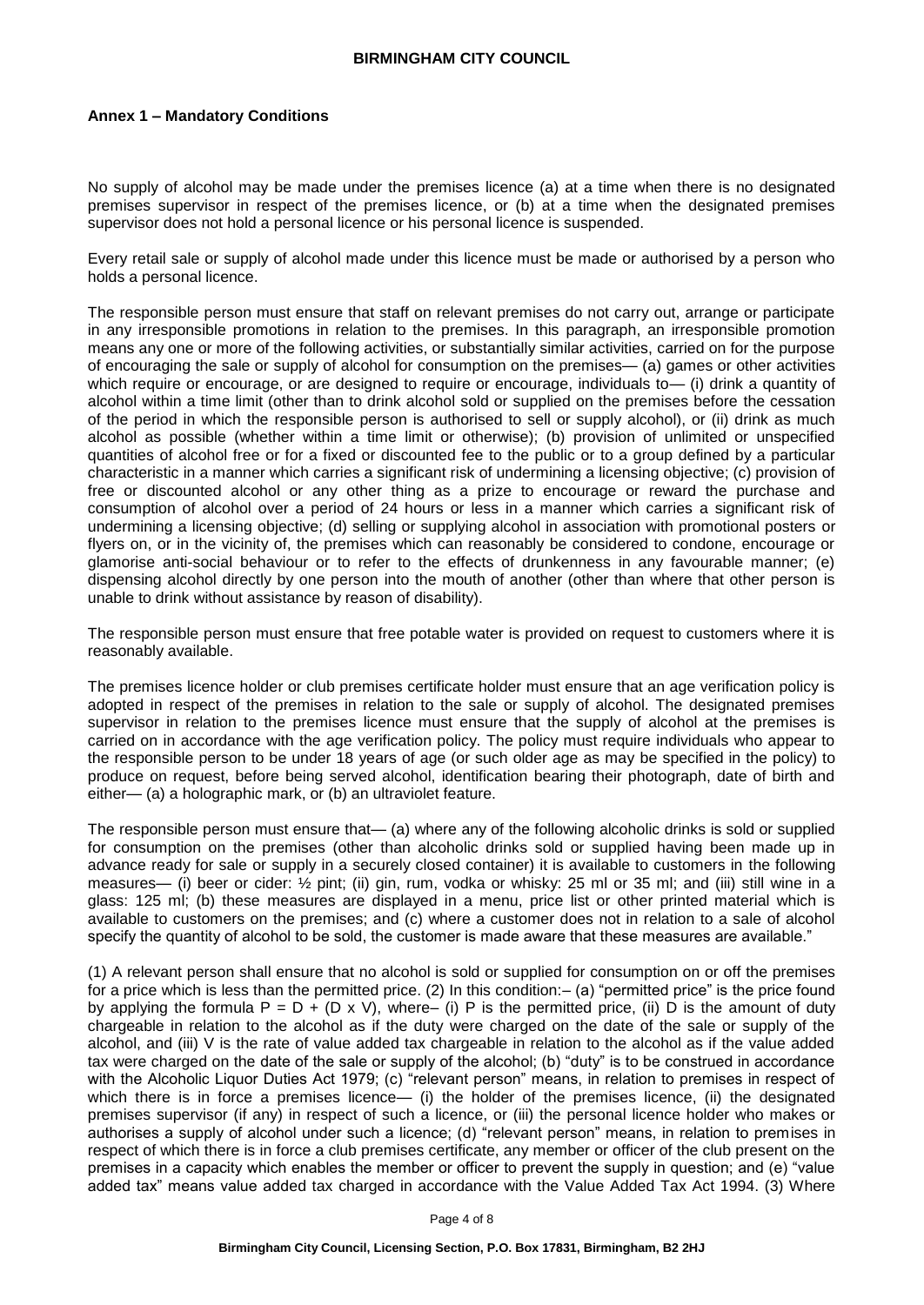the permitted price would not be a whole number of pennies, the permitted price shall be taken to be the price rounded up to the nearest penny. (4) Where the permitted price on a day ("the first day") would be different from the permitted price on the next day ("the second day") as a result of a change to the rate of duty or value added tax, the permitted price which would apply on the first day applies to sales or supplies of alcohol which take place before the expiry of the period of 14 days beginning on the second day.

The admission of children under the age of 18 to film exhibitions permitted under the terms of this licence shall be restricted in accordance with any recommendation made: (a) By the British Board of Film Classification (BBFC), where the film has been classified by that Board, or (b) By the Licensing Authority where no classification certificate has been granted by the BBFC, or, where the licensing authority has notified the licence holder that section 20(3)(b) (s74(3)(b) for clubs) of the Licensing Act 2003 applies to the film.

Each individual assigned to carrying out a security activity must be licensed by the Security Industry Agency.

There was no application to remove any of the embedded restrictions applicable to this licence under the old licensing regime. Those embedded restrictions are detailed below. Licensable activities may continue beyond the times specified in the embedded restrictions up to the times the premises licence authorises the carrying out of licensable activities.

Alcohol shall not be sold or supplied except during permitted hours. In this condition, permitted hours means: a. On weekdays, other than Christmas Day, Good Friday or New Year's Eve, 11 a.m. to 11 p.m. b. On Sundays, other than Christmas Day or New Year's Eve, 12 noon to 10.30 p.m. c. On Good Friday, 12 noon to 10.30 p.m. d. On Christmas Day, 12 noon to 3 p.m. and 7 p.m. to 10.30 p.m. e. On New Year's Eve, except on a Sunday, 11 a.m. to 11 p.m. f. On New Year's Eve on a Sunday, 12 noon to 10.30 p.m. g. On New Year's Eve from the end of permitted hours on New Year's Eve to the start of permitted hours on the following day, which would be 11.00 a.m. if New Year's Day falls on a weekday or 12 noon if a Sunday. The above restrictions do not prohibit: (a) during the first twenty minutes after the above hours, the taking of the alcohol from the premises unless the alcohol is supplied or taken in an open vessel; (b) consumption of the alcohol on the premises or the taking of sale or supply of alcohol to any person residing in the licensed premises; (c) the ordering of alcohol to be consumed off the premises, or the despatch by the vendor of the alcohol so ordered; (d) the sale of alcohol to a trader or club for the purposes of the trade or club; (e) the sale or supply of alcohol to any canteen or mess, being a canteen in which the sale or supply of alcohol is carried out under the authority of the Secretary of State or an authorised mess of members of Her Majesty's naval, military or air forces; (f) the taking of alcohol from the premises by a person residing there; or (g) the supply of alcohol for consumption on the premises to any private friends of a person residing there who are bona fide entertained by him at his own expense, or the consumption of alcohol by persons so supplied; or (h) the supply of alcohol for consumption on the premises to persons employed there for the purposes of the business carried on by the holder of the licence, or the consumption of liquor so supplied, if the liquor is supplied at the expense of their employer or of the person carrying on or in charge of the business on the premises.

In an area covered by the children's certificate (as shown on the plan attached to the licence) meals and non-alcoholic beverages must be available for sale for consumption in that area until 8pm.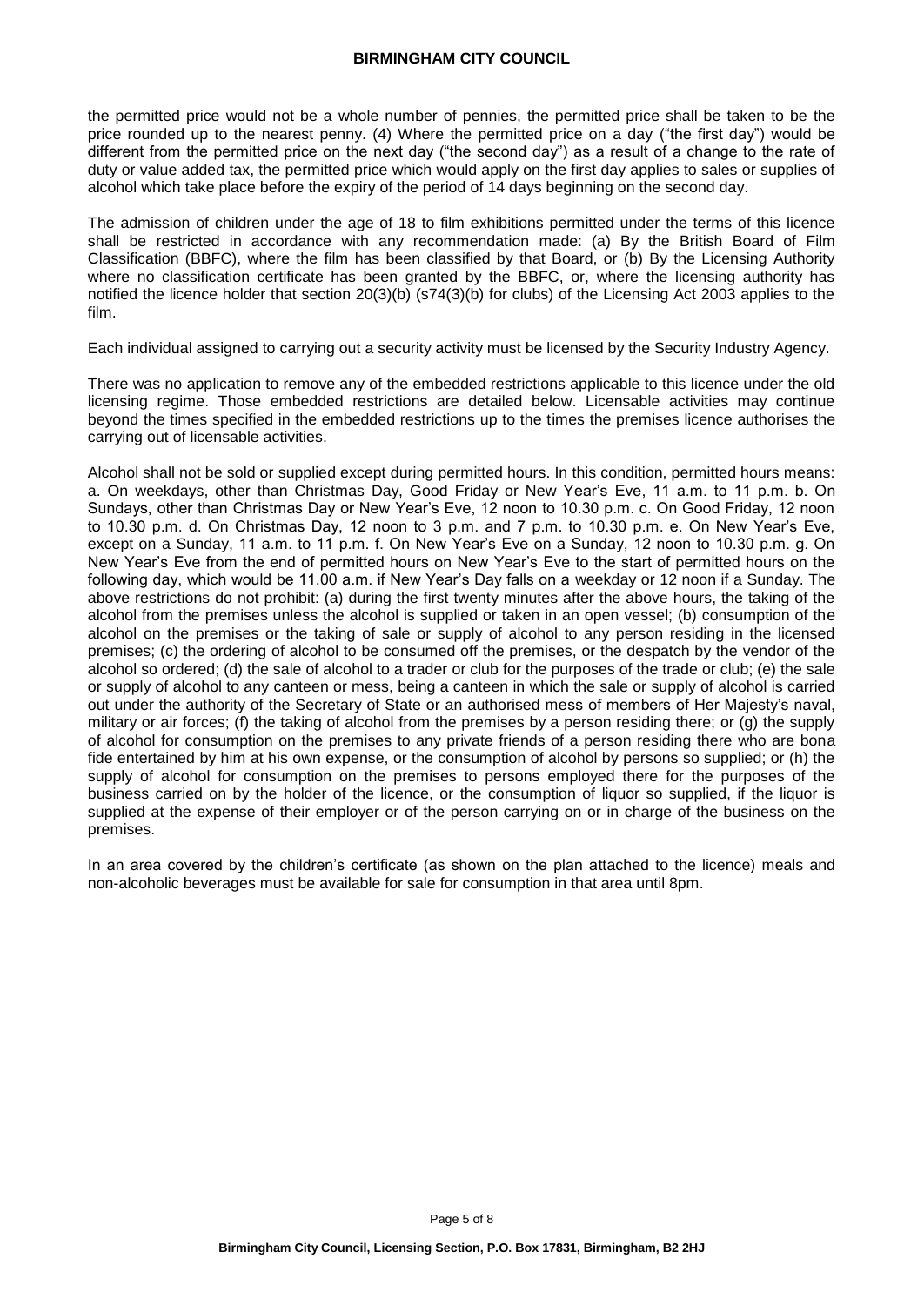## **Annex 2 – Conditions consistent with operating schedule**

## **2a) General conditions consistent with the operating schedule**

The provision of regulated entertainment to take place indoors only.

The management shall actively participate in the Town Centre Pubwatch scheme.

The management shall closely monitor the behaviour of customers so as to promote the four licensing objectives.

#### **2b) Conditions consistent with, and to promote the prevention of crime and disorder**

The Management shall monitor the need for door supervisors and in so doing, take advice from the Police.

The Management shall actively participate in the Town Centre Pubwatch Scheme.

C.C.T.V. is in operation inside the premises and on the patio area and car park.

There is adequate lighting all around the outside.

There will be no promotions that encourage the excessive consumption of alcohol.

#### **2c) Conditions consistent with, and to promote, public safety**

Staff shall be trained in the relevant Health and Safety legislation.

Persons under the age of 16 may dine with adults until 21:00 hours; no persons under the age of 16 are permitted on the premises after 21:30.

## **2d) Conditions consistent with, and to promote the prevention of public nuisance**

Reasonable steps are taken to recognise the rights of local residents; customers are encouraged to leave the premises quietly.

The management are to liaise with nearby residents so as to promote the prevention of public nuisance.

## **2e) Conditions consistent with, and to promote the protection of children from harm**

No adult entertainment or services permitted on the premises.

The Licence Holder will at all times observe the law in respect of under age drinking, and will operate a "Prove it" card system.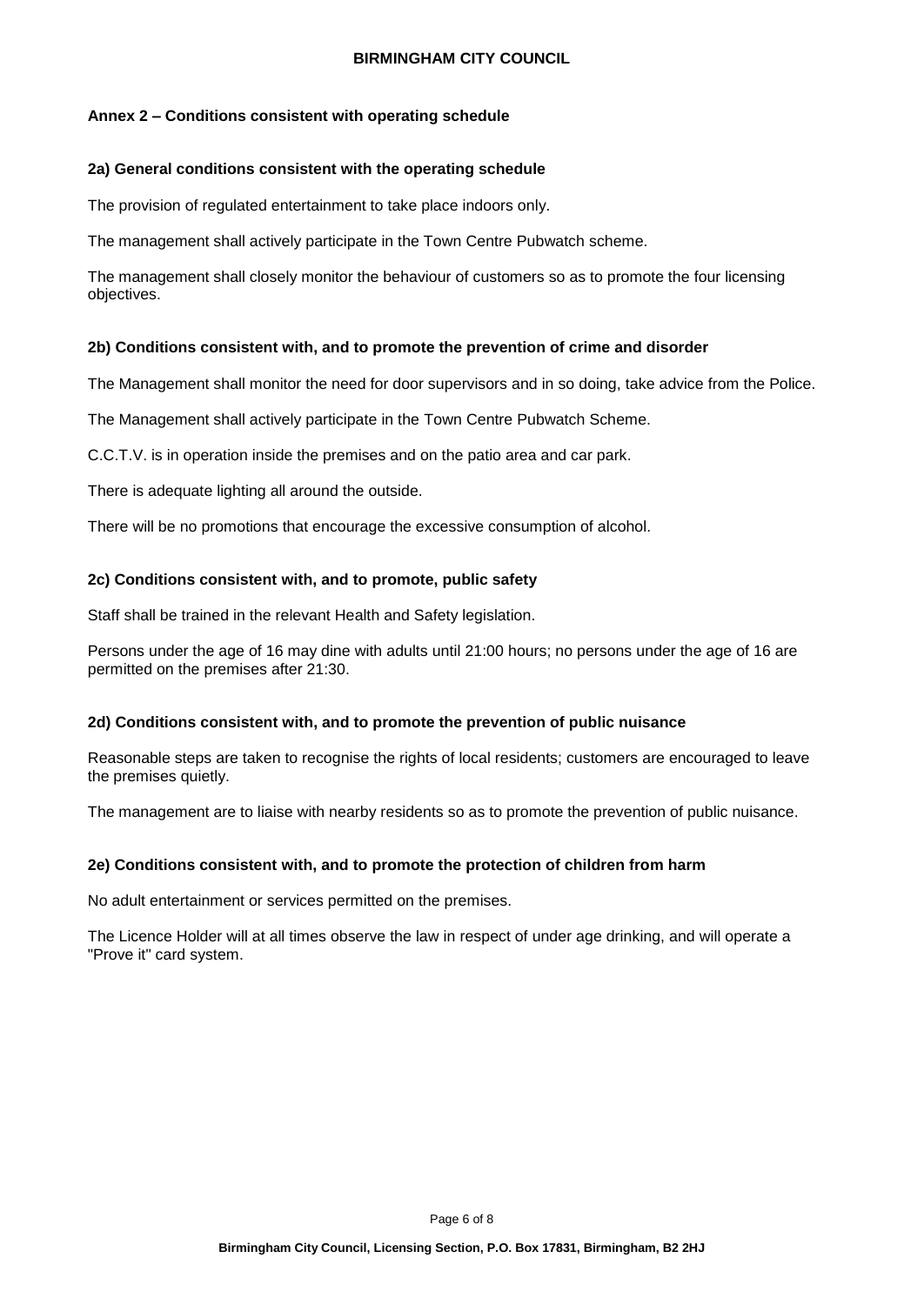## **Annex 3 – Conditions attached after hearing by licensing authority**

## **3a) General committee conditions**

Conditions attached after appeal to Birmingham Magistrates Court:-

On every day of the week there shall be thirty minutes drinking up time.

The outside drinking area shall not be used at all after 23:00 hours.

At all times on the premises there shall be displayed notices asking patrons to leave the premises quietly.

At all times when regulated entertainment is taking place, all doors and windows to the premises are to be kept closed.

Speakers currently fixed to an external wall are (as of the date of issue of this Licence) to be relocated onto a suitably internal wall facing into the body of the building.

## **3b) Committee conditions to promote the prevention of crime and disorder**

N/A

**3c) Committee conditions to promote public safety**

N/A

# **3d) Committee conditions to promote the prevention of public nuisance**

N/A

# **3e) Committee conditions to promote the protection of children from harm**

N/A